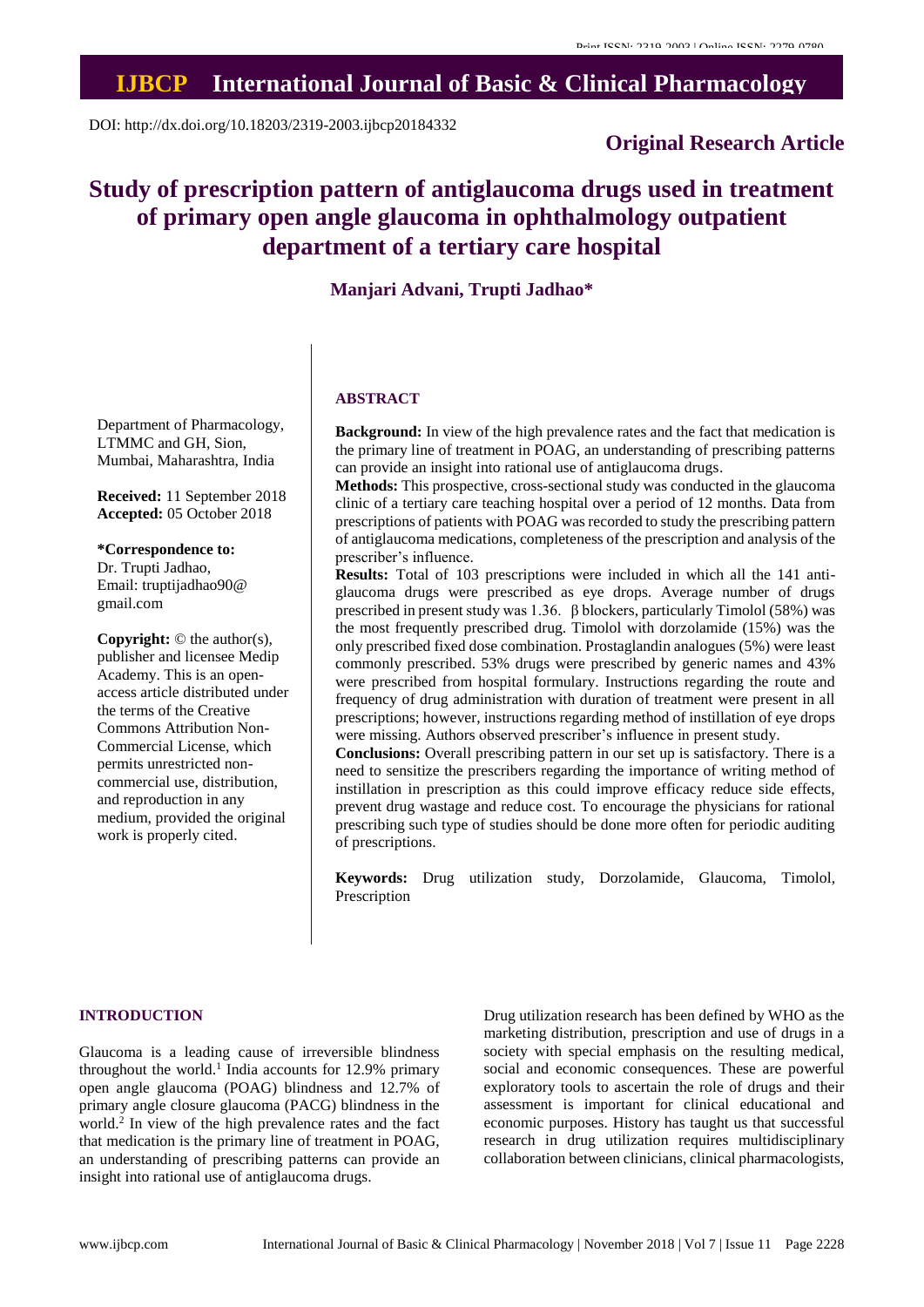pharmacists and epidemiologists. Tertiary care hospital provides an ideal setting for this kind of research.

The study of prescribing pattern is a component of medical audit which seeks monitoring, evaluation and necessary modifications in the prescribing practices of the prescribers to achieve rational and cost-effective medical care. Thus, the monitoring of prescription and drug utilizations studies can identify the problem and provide feedback to prescribers so as to create an awareness about irrational use of drugs. Several anti-glaucoma drugs are available in the Indian market for clinicians to choose from and as newer drugs continue to enter, it is not just desirable but imperative to make the efforts to create standards for their rational use.

Patient education regarding proper method of instillation of eye-drops is a very crucial step in pharmacotherapy of glaucoma. This would result, not only, in prevention of infection but also avoid wastage of the drug. As a result, the financial burden to the patient as well as the hospital (where drugs are dispensed free or at subsidized cost to the patients) would be substantially reduced. Such reports from India are few and hence this study was undertaken to create an awareness about rational use of antiglaucoma drugs.

#### **METHODS**

It was a cross-sectional observational study undertaken from February 2016- January 2017 in a tertiary care teaching institute in Maharashtra, India. The study protocol was approved by the Institutional Ethics Committee prior to the commencement of the study. In this study, prescriptions of patients diagnosed as primary open angle glaucoma (POAG) of either sex aged 18 - 65 years were included from the ophthalmology outpatient department of study centre.

After obtaining informed consent from the patients, the following information was captured on a structured case record form: demographic profile, diagnosis, drugs prescribed along with their dose and frequency, written instructions regarding precaution to be taken and method of drug instillation. The designation of the prescribing doctor was also recorded. The following core parameters 3 were then calculated using Microsoft excel:

- Average number of anti-glaucoma drugs prescribed per encounter.
- Percentage of anti-glaucoma drugs prescribed: a) by generic name b) as fixed dose combination (FDC) c) from hospital drug formulary d) having written instruction for precaution and method of drug administration
- Prescriber's influence was analyzed by classifying the prescriptions into those written by ophthalmology faculty (post graduates in ophthalmology and employed as medical teachers) and those by resident

doctors (M.B.B.S., pursuing post graduate degree in ophthalmology) and then evaluated according to above parameters.

#### *Statistical analysis*

Statistical analysis was done by using the Microsoft excel.

## **RESULTS**

A total of 103 prescriptions were analysed in this study. Mean age of patients was 50.58 and 66 % were males. It was observed that beta blocker was prescribed in 58% prescriptions, making it the most commonly prescribed class of anti-glaucoma drug followed by carbonic anhydrase inhibitor (23%) and alpha agonist (14%). Least commonly prescribed were the prostaglandin analogues (5%) as shown in Figure 1 and the only FDC prescribed was timolol + dorzolamide (15%) as shown in Table 1.

#### **Table 1: Distribution of total drugs prescribed (n =141).**

| <b>Drugs prescribed</b> | <b>Number</b>  |
|-------------------------|----------------|
| Single drug therapy     |                |
| Timolol                 | 55             |
| <b>Brimonidine</b>      | 3              |
| <b>B</b> imatoprost     | $\mathfrak{D}$ |
| Latanoprost             | $\mathfrak{D}$ |
| Travoprost              | 3              |
| <b>FDC</b>              |                |
| Timolol + Dorzolamide   | 21             |
| Dual therapy            |                |
| Dorzolamide, Brimoidine | $11 + 11$      |
| Timolol, Brimonidine    | $6 + 6$        |
| Total                   | 141            |



**Figure 1: Class wise distribution of anti-glaucoma drugs (n=141).**

The prescriptions were divided into three categories on the basis of duration since which patients were on antiglaucoma therapy. The duration of therapy varied from 2 months to 4 years. The total number of patients who were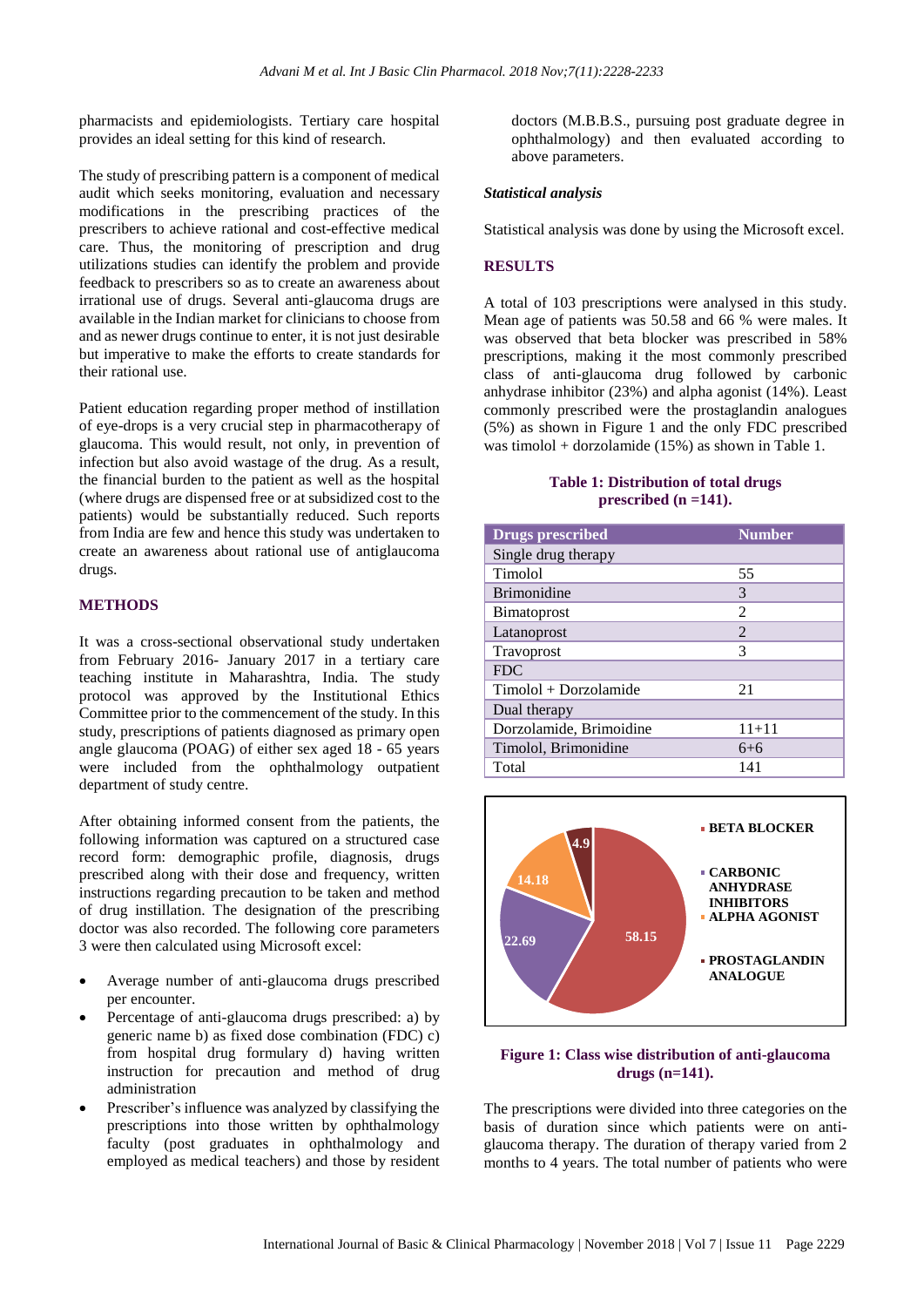on anti-glaucoma therapy for less than 1 year, for 1-2 years and for more than two years were 44, 44 and 15 respectively as shown in Table 2.

#### **Table 2: Variation in prescribing pattern of antiglaucoma drug depending on duration of therapy.**

| <b>Drugs</b><br>prescribed     | <b>Duration of anti-glaucoma</b><br>therapy |                       |                             |  |
|--------------------------------|---------------------------------------------|-----------------------|-----------------------------|--|
|                                | $>1$ year<br>$(n=44)$                       | 1-2 years<br>$(n=44)$ | $<$ 2 vears<br>$(n=15)$     |  |
| Single drug therapy            |                                             |                       |                             |  |
| Timolol                        | 34                                          | 14                    | 7                           |  |
| <b>Brimonidine</b>             | 3                                           | 0                     | 0                           |  |
| <b>B</b> imatoprost            | $\mathfrak{D}$                              | 0                     | 0                           |  |
| Latanoprost                    | 2                                           | 0                     | 0                           |  |
| Travoprost                     | 3                                           | 0                     | 0                           |  |
| <b>FDC</b>                     |                                             |                       |                             |  |
| $Timolol +$<br>Dorzolamide     | ∩                                           | 17                    | $\overline{4}$              |  |
| Two drug therapy               |                                             |                       |                             |  |
| Brimonidine,<br>Dorzolamide    | 0                                           | 9                     | $\mathcal{D}_{\mathcal{A}}$ |  |
| Timolol,<br><b>Brimonidine</b> |                                             | 4                     | っ                           |  |



#### **Figure 2: Percentage of anti-glaucoma drugs prescribed by generic and brand name (n=141).**

Out of the 141 anti-glaucoma drugs prescribed; 53% were prescribed by generic name as shown in Figure 2. The only drug prescribed from hospital formulary was Timolol (43%) as shown in Figure 3. 61 patients were prescribed timolol either as monotherapy (55) or with brimonidine (6). The FDC of Timolol and dorzolamide, as well as the other drugs were not present in the hospital formulary.

Regarding the prescribers' influence, it was observed that 77% patients received prescription from faculty and 23% by resident doctors. Out of 141 drugs prescribed, 111 drugs were prescribed by faculty and 30 by resident doctors as shown in Table 3.

## **Table 3: Analysis of prescribers' influence on prescriptions.**

| <b>Parameters</b>                   | <b>Faculty</b> | <b>Resident</b> |
|-------------------------------------|----------------|-----------------|
| Total number of<br>prescriptions    | 79 (77%)       | 24 (23%)        |
| Total number of drugs<br>prescribed | 111            | 30              |
| Class of drugs prescribed           |                |                 |
| Beta blocker                        | 59 (53%)       | 23 (77%)        |
| Carbonic anhydrase<br>inhibitor     | 27 (24%)       | 5(16%)          |
| Alpha agonists                      | 18 (16%)       | 2(6%)           |
| Prostaglandin analogue              | 7(6%)          | $0(0\%)$        |
| Drugs prescribed by Generic<br>name | 60 (54%)       | 15 (50%)        |
| Drugs prescribed by brand<br>name   | 51 (46%)       | 15 (50%)        |
| Drugs prescribed as FDC             | 16 (14%)       | 5(16%)          |



#### **Figure 3: Percentage of drugs prescribed from hospital formulary (n = 141).**

## **DISCUSSION**

Glaucoma is the leading cause of blindness in India. <sup>1</sup> The mainstay of glaucoma therapy is to reduce intraocular pressure by use of medications. Drugs used for treatment of glaucoma either decrease the aqueous humor secretion or increase the reabsorption by enhancement of aqueous outflow. Five general groups of drugs, Parasympathomimetics, carbonic anhydrase inhibitors (CAI's), α-agonists, β- blockers and prostaglandin analogs are useful in the reduction of intraocular pressure.<sup>4,5</sup> POAG is a chronic optic neuropathy often requiring lifelong treatment.

Patient compliance, adherence and persistence with therapy play a vital role in improved outcomes by reducing morbidity and the economic consequences that are associated with disease progression. <sup>6</sup> Hence it is important to periodically evaluate the prescribing patterns and drug utilization of antiglaucoma drugs.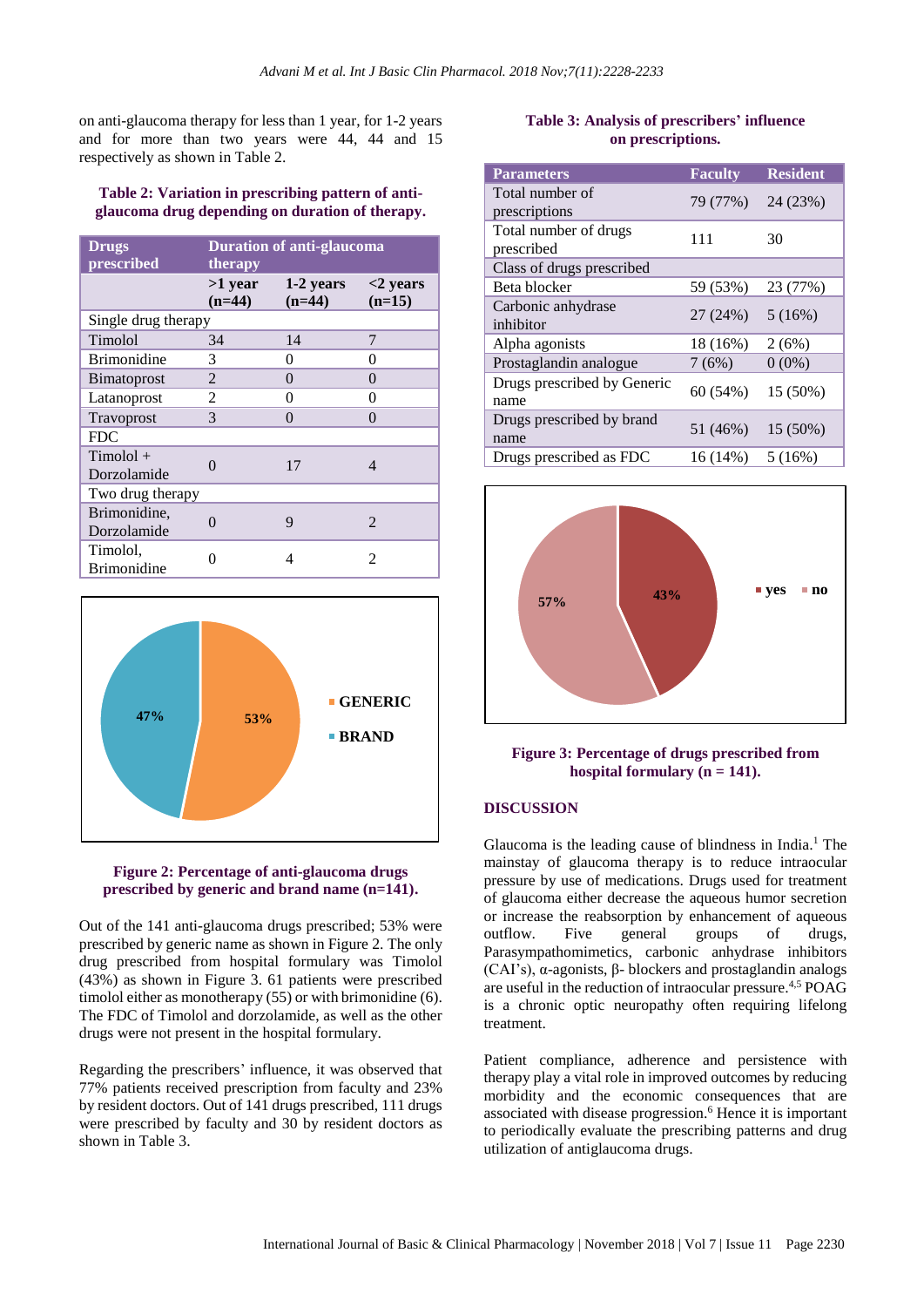Average number of drugs prescribed in our study was 1.36 which is in unison with other such studies conducted in India which reported it as  $1.23$  and  $1.8^{7,8}$  It has been endorsed that average number of drugs per prescription should be  $\leq 2$ .<sup>9</sup> It is advisable to keep the number of drug prescriptions as low as possible since higher figures lead to an increased risk of drug interactions and an increase in hospital cost due to errors of prescribing.<sup>10</sup>

Timolol, the most widely prescribed anti-glaucoma drug and it was most commonly prescribed (58%) in present study as well.<sup>7,11</sup> Authors observed that timolol was the preferred drug in initiating the therapy of glaucoma and was effective in controlling intra-ocular pressure during the first year of treatment in most cases (34 out of 44). 14 (out of 44) and 7 (out of 15) patients were well controlled on single drug timolol during the second year and third year of treatment. Dorzolamide, a topical carbonic anhydrase inhibitor was the second most common drug prescribed in present study (23%) of which 15% was with timolol as FDC and the remaining (8%) in combination with brimonidine. In our set up, the prescribing of dorzolamide was found to be higher as compared to other study where it was reported to be 11.38%.<sup>7</sup>

In this study prostaglandin analogues were prescribed in 4.9% of the prescriptions. This usage is very low as compared to other Indian studies in which it was 17.88% and 8.88%. 7,12 Prostaglandin analogues have been found to be superior in efficacy to all other topical classes of glaucoma medications. <sup>4</sup> However, a study reporting trends in Australia and New Zealand in 2006 has shown that although prostaglandin analogues were the first choice drugs, ophthalmologists favored β blockers because of cost, government restrictions and familiarity.<sup>13</sup> Similarly, higher cost and non-inclusion in hospital formulary may be the reason for lower usage of prostaglandin analogues in a public hospital like ours.

It was observed that at the start of therapy, patients were on monotherapy which is eventually changed to two drug therapy or FDC over a period of 1 year. Initially monotherapy was adequate but as it is a progressive condition two or more anti-glaucoma drugs are required eventually to control IOP and disease progression. This trend is in accordance with the international council of ophthalmology (ICO) guidelines for glaucoma 2015. 14 Larger studies with intention to know relation between duration of treatment and change of drug therapy can be done in near future for more conclusive results.

Timolol + dorzolamide was the only FDC prescribed in present study. Similar finding was observed in another Indian study which found that 26.66% of total prescriptions were FDCs and timolol + dorzolamide was the most commonly prescribed amongst them. <sup>12</sup> It is more convenient (both easier and faster) to in still 1 drop of a fixed combination than 2 drops from separate bottles of the component medications. Use of FDCs thus improve

compliance by reducing the number of instillations per day. <sup>11</sup> So, FDCs if rational, offer benefits of convenience, cost and safety.

In the present study 53% of the drugs were prescribed by generic name which is higher than 0 -10% as reported by other Indian studies. 12,15 There is evidence to suggest that generic medicines are as good as branded medicines with regard to bioequivalence and therapeutic equivalence.<sup>16,17</sup> Medical council of India had called upon doctors practicing medicine to prescribe drugs with generic names, as far as possible. <sup>16</sup> Although the number of generic prescription in present study is higher than others there is still need for more encouragement.

In the present study 43% of the drugs were prescribed from the hospital formulary. Timolol and pilocarpine were the anti-glaucoma drugs from the NLEM which were available in our hospital formulary list and this needs to be revised as per current prescribing pattern. 18

The written instructions regarding dose, dosing interval and duration of therapy were mentioned in all the prescriptions. One Indian study has reported similar result as our whereas in another study instructions were missing in 22.1% of the total number of drugs prescribed.<sup>12,19</sup> However, proper instructions for drug instillation were not written in any of the prescriptions. Similar observations were also made in other studies. 12,20

The instructions regarding drug instillation is important aspect of ocular therapy. Simple procedures like closure of nasolacrimal duct for minutes reduces the incidence of occurrence of systemic toxicity due to decrease in systemic absorption of drug from vascular nasal mucosa. Eyelid closure for 5 minutes after instillation of anti-glaucoma drugs can enhance the efficacy of the treatment by maximizing ocular contact time of the drug.

Frequent blinking following eye drop instillation increases the systemic absorption of a drug as it is pumped into the nasolacrimal system and ultimately exposed to the vascular nasal mucosa. The consistent inclusion of these techniques combined with patient education and written instructions should enhance compliance with appropriate therapy in all patients. <sup>21</sup> Hence sensitization of the prescribers regarding the importance of written instillation instructions should be promoted.

To improve prescription quality and rationality of drug use, we need to investigate the subjective and objective factors that affect doctors' prescription patterns. The prescriber plays a critical role in determining drug use. <sup>3</sup> Authors evaluated the influence of prescribers' educational status and work experience on the drug prescribing pattern. 77 % of the prescriptions were written by faculty indicating that patients of glaucoma were seen by senior doctors more often. Both faculty (53%) and resident doctors (77%) prescribed beta blockers most frequently. Authors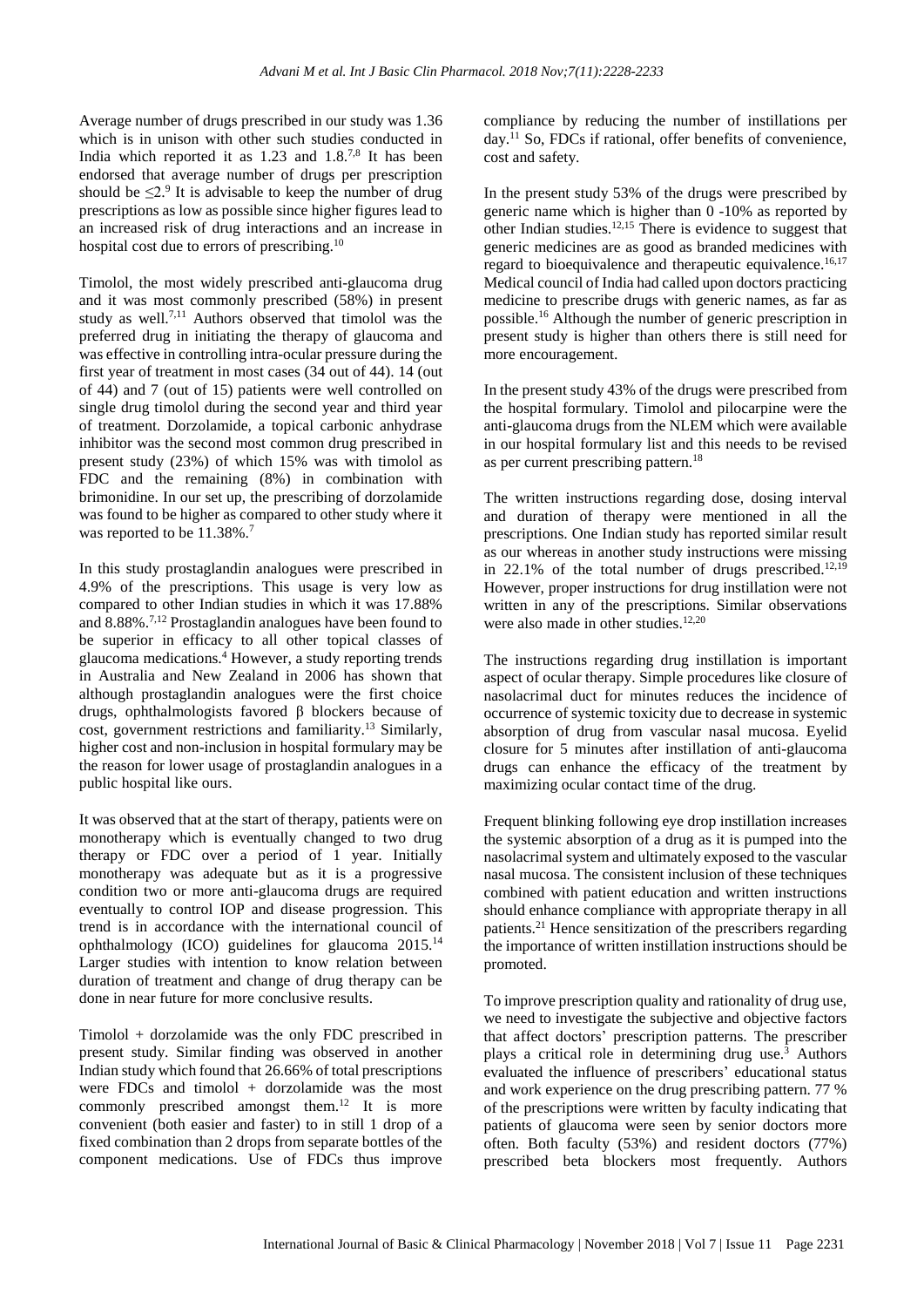observed that other class of drugs like carbonic anhydrase inhibitors, alpha agonist and prostaglandin analogues were prescribed more by the faculty. But this finding cannot be generalized because of the smaller sample size of the present study.

On the basis of observations mentioned authors can conclude that the overall prescribing pattern in authors' set up is satisfactory.

Recent International and National prescribing trends show prostaglandins as first choice of prescriber. However due to higher cost and non-availability in hospital pharmacy, its use has been limited in present study.

Timolol + dorzolamide can be included in hospital formulary as it is the most commonly prescribed effective FDC in present study. This will help in increasing adherence and compliance of patients in glaucoma therapy.

There is a need to sensitize the prescribers regarding the importance of writing method of instillation in prescription as this could improve efficacy reduce side effects, prevent drug wastage and reduce cost.

To encourage the physicians for rational prescribing such type of studies should be done more often for periodic auditing of prescriptions.

#### **ACKNOWLEDGEMENTS**

Authors would like to thank all the staff of Department of Ophthalmology, Sion Hospital, Mumbai, Maharashtra, India for their support and encouragement.

*Funding: No funding sources Conflict of interest: None declared Ethical approval: The study was approved by the Institutional Ethics Committee*

#### **REFERENCES**

- 1. Tanuj D, Ichhpujani PSR. Glaucoma leading cause of Blindness. Natl Program Control Blind India Newsl. 2013;Jan-Mar(March):1-8.
- 2. Klein BE, Klein R, Sponsel WE, Franke T, Cantor LB, Martone J, et al. Prevalence of glaucoma: the Beaver Dam eye study. Ophthalmol. 1992 Oct 1;99(10):1499- 504.
- 3. WHO. International WG for drug statistics methodology. Introduction to drug utilization research. Solutions. 2003:1-48.
- 4. Singh K, Shrivastava A. Medical management of glaucoma: principles and practice. Indian J Ophthalmol. 2011 Jan;59(Suppl1):S88.
- 5. Parikh RS, Parikh SR, Navin S, Arun E, Thomas R. Practical approach to medical management of glaucoma. Indian J Ophthalmol. 2008 May;56(3):223.
- 6. Kulkarni SV, Damji KF, Buys YM. Medical management of primary open-angle glaucoma: Best practices associated with enhanced patient compliance and persistency. Patient Preference Adherence. 2008;2:303.
- 7. Kumar R, Suman P, Ray Mohanty, Deshmukh YA. Drug Utilization studies in Glaucoma patients at MGM medical College and Hospital. Int J sci Res. 2013;433(7):433-5.
- 8. Mahajan A, Gupta AK, Singh G. A study of prescribing pattern of medical therapy in glaucoma patients. World J Pharm Res. 2016;5(6):1030-43.
- 9. Mahajan HM, Honrao R, Borkar AS, Badwaik RT, Chopade SS, Surwase P. A drug utilization study in glaucoma patients in a tertiary care hospital of central India. J Cont Med A Dent. 2015;3(2):44-7.
- 10. Deepalatha C, Pratyusha L. To study the drug use pattern in primary open-angle glaucoma in a tertiary care teaching hospital. Asian J Pharm Clin Res. 2017;10(2):198-200.
- 11. Sharma R, Khajuria R, Sharma P, Sadhotra P, Kapoor B, Kohli K, et al. Glaucoma therapy: prescribing pattern and cost analysis. JK Sci. 2004;6(2):88-92.
- 12. Yadav AK, Patel V. Drug use in primary open angle glaucoma: a prospective study at a tertiary care teaching hospital. Indian J Pharmacol. 2013 Mar;45(2):117.
- 13. Carroll SC, Gaskin BJ, Goldberg I, Danesh‐Meyer HV. Glaucoma prescribing trends in Australia and New Zealand. Clin Exp Ophthalmol. 2006 Apr;34(3):213-8.
- 14. Gupta N, Tin A, Congdon NG, Dada T, Lerner F, Olawoye S, et al. ICO Guidelines for Glaucoma Eye Care. Int Counc Ophthalmol. 2015. Available at: http://www.icoph.org/downloads/ICOGlaucomaGuid elines.pdf.
- 15. Ahmed QS, Sayedda K, Agarwal A, Ansari NA. Drug utilization study of antiglaucoma drugs in a tertiary care teaching hospital, Bareilly. World J Pharmaceut Res. 2013;3(2):2420-8.
- 16. Andrade C, Rao TS. Prescription writing: generic or brand?. Indian J Psychiatry. 2017 Apr;59(2):133.
- 17. Gagne JJ, Polinski JM, Jiang W, Dutcher SK, Xie J, Lii J, et al. Outcomes associated with generic drugs approved using product-specific determinations of therapeutic equivalence. Drugs. 2017 Mar 1;77(4):427-33.
- 18. Ministry of health and family welfare. Nlem India 2015. Available at: http://cdsco.nic.in/WriteReadData/NLEM-2015/NLEM, 2015.pdf.
- 19. Biswas NR, Jindal S, Siddiquei MM, Maini R. Patterns of prescription and drug use in ophthalmology in a tertiary hospital in Delhi. Br J Clin Pharmacol. 2001 Mar;51(3):267-9.
- 20. Flach AJ. The importance of eyelid closure and nasolacrimal occlusion following the ocular instillation of topical glaucoma medications, and the need for the universal inclusion of one of these